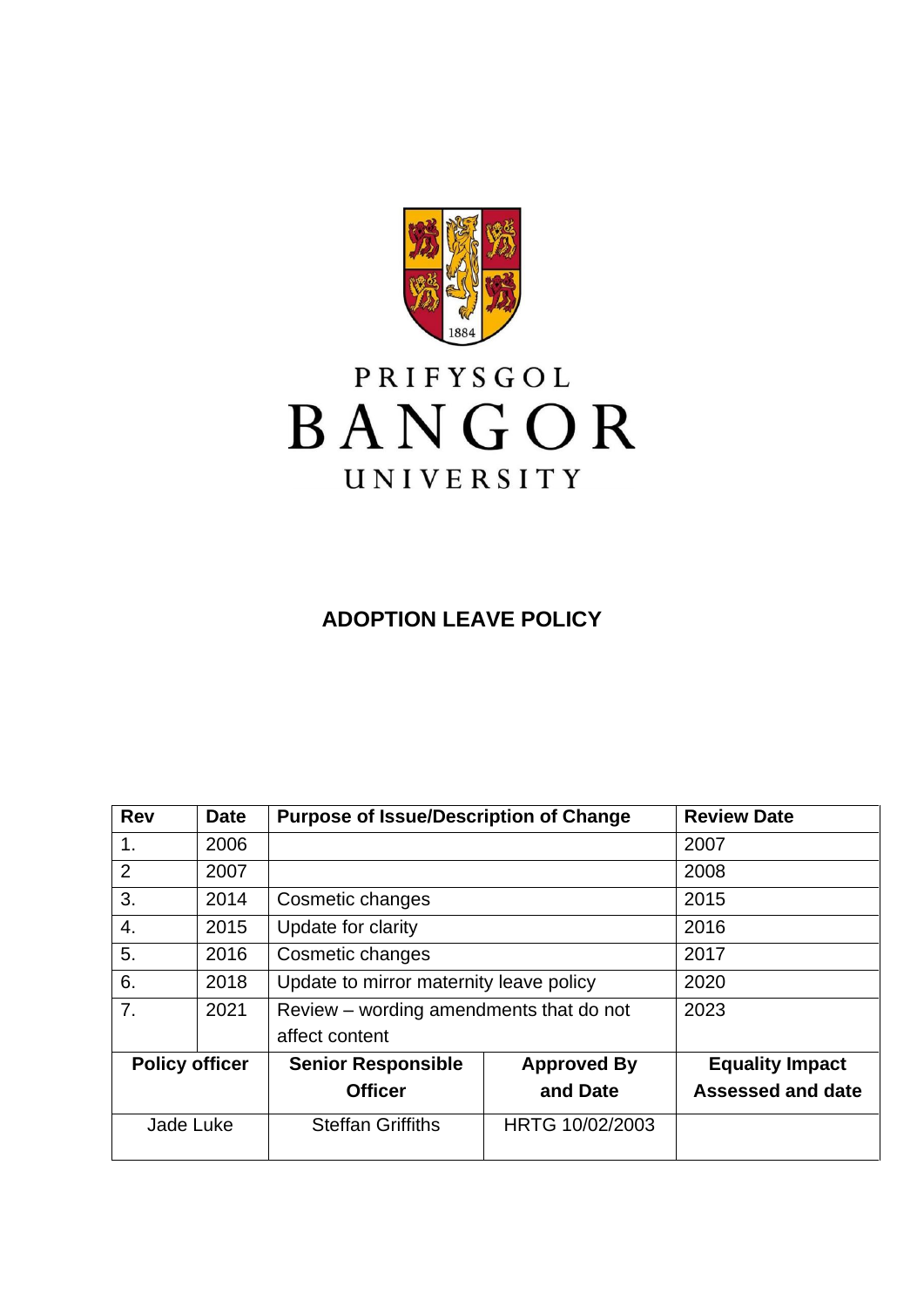#### **Contents**

| 1              |     |  |  |  |  |  |
|----------------|-----|--|--|--|--|--|
| $\overline{2}$ |     |  |  |  |  |  |
| 3              |     |  |  |  |  |  |
| $\overline{4}$ |     |  |  |  |  |  |
| 5              |     |  |  |  |  |  |
| 6              |     |  |  |  |  |  |
| $\overline{7}$ |     |  |  |  |  |  |
| 8              |     |  |  |  |  |  |
| 9              |     |  |  |  |  |  |
|                | 9.1 |  |  |  |  |  |
|                | 9.2 |  |  |  |  |  |
|                | 9.3 |  |  |  |  |  |
| 10             |     |  |  |  |  |  |
| 11             |     |  |  |  |  |  |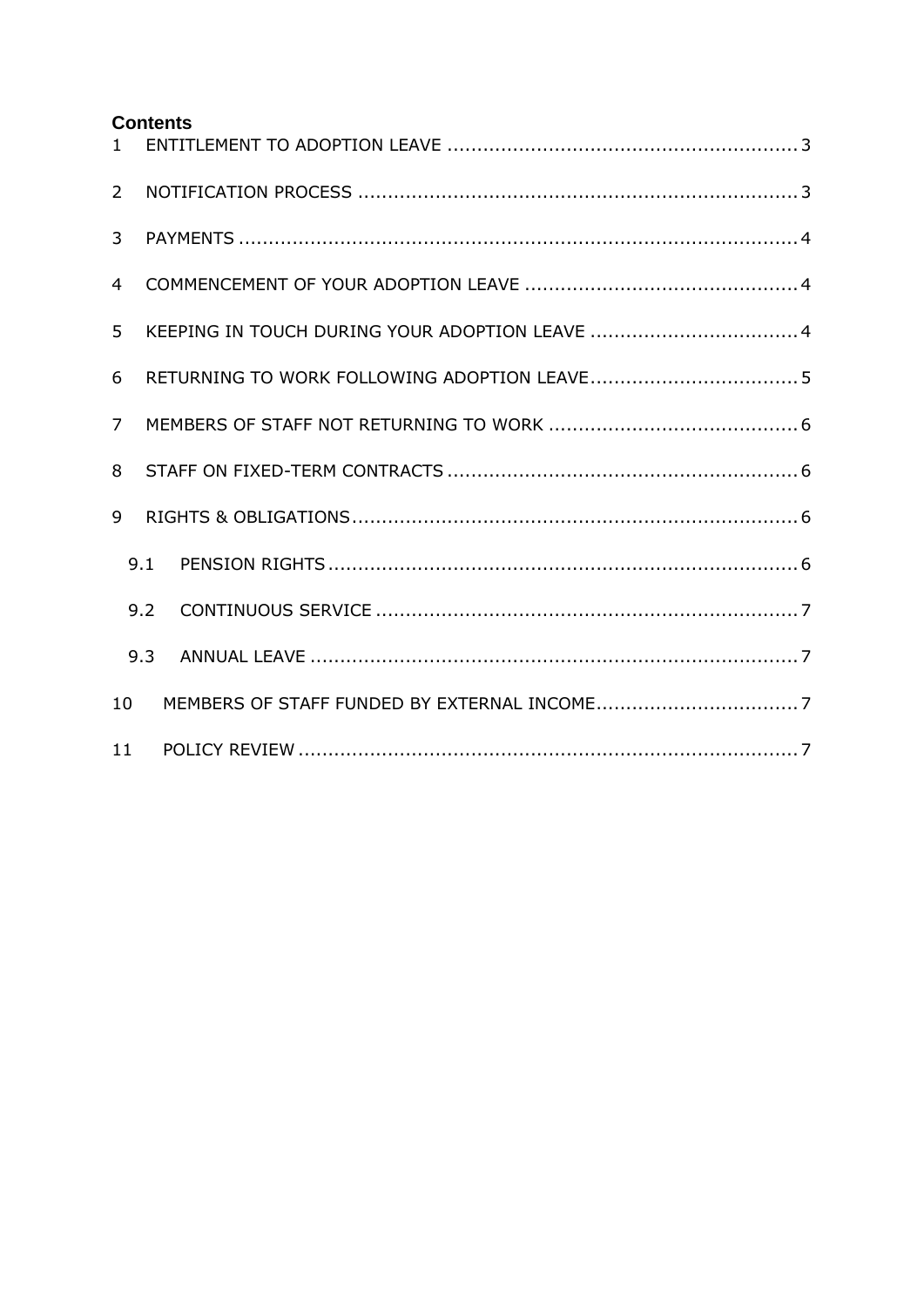## <span id="page-2-0"></span>**1 ENTITLEMENT TO ADOPTION LEAVE**

In order to be entitled to adoption leave you must be newly matched with a child for adoption by an approved adoption agency, and match the requirements set out in the schemes within this booklet. Adoption leave is not available in circumstances where a child is not newly placed, for example, where a stepparent is adopting a partner's child.

Adoption leave and pay allows one member of an adoptive couple, the one with the primary care responsibility for the child, to take paid time off work when their new child starts to live with them. Paternity adoption leave and pay may be available for the other member of the couple, or an adopter's partner. Where a couple are adopting jointly, they can choose which of them will take adoption leave and pay, and the other (regardless of gender) may take paternity adoption support leave and pay.

## <span id="page-2-1"></span>**2 NOTIFICATION PROCESS**

You will be required to inform Human Resources of your intention to take adoption leave within 7 days of being notified by your adoption agency that you have been matched with a child for adoption, unless this is not reasonably practicable. You will need to inform Human Resources of the date when the child is expected to be placed

with you, and when you want your adoption leave to start. You will be able to change this date providing you give 28 days' notice of the new date upon which you want to start your leave.

Human Resources will respond within 28 days from the date of receiving your notification for taking adoption leave. This letter will outline the date that you will be expected to return to work, providing you take your whole entitlement.

Your application for adoption leave must be accompanied by a matching certificate (documentary evidence of the adoption) from your adoption agency. This is required as evidence of your entitlement to Statutory Adoption Pay (SAP). The matching certificate should include the name and address of the agency, your name and address, the date on which you were notified that you had been matched with the child, and the date the agency expects the child to be placed with you.

If you commence your adoption leave without receiving notification from Human Resources, you may be treated as being on unauthorised absence and dealt with under the relevant University procedures.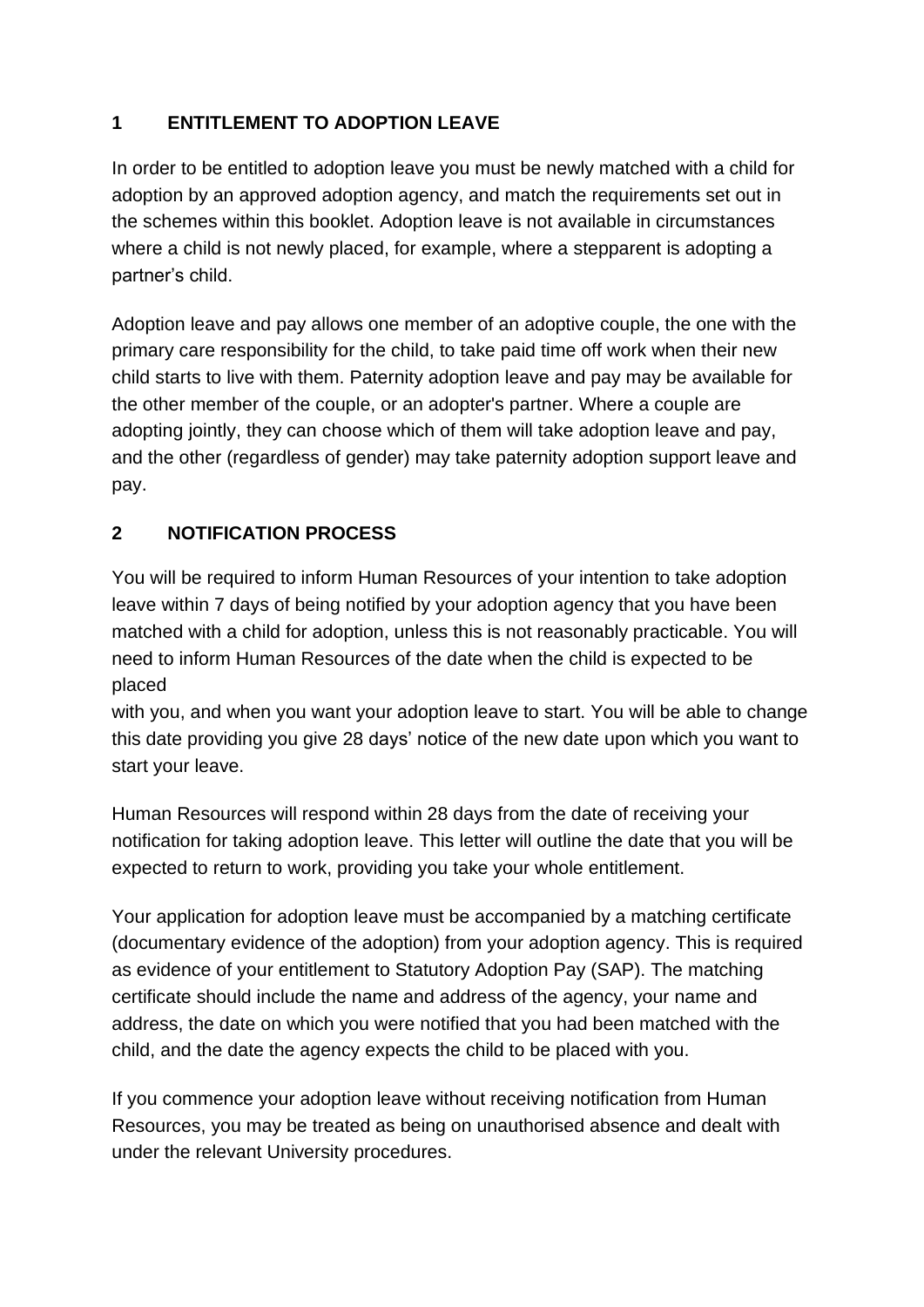#### <span id="page-3-0"></span>**3 PAYMENTS**

| <b>Scheme</b>                   | <b>Entitlement/Pay</b>                                                            |
|---------------------------------|-----------------------------------------------------------------------------------|
|                                 | • 8 weeks full pay (at your normal weekly rate).                                  |
| University<br>Adoption<br>Leave | $\cdot$ + 18 weeks at half pay (half your normal weekly rate) + Statutory         |
|                                 | Adoption Pay, or 90% of our normal weekly rate if this is less.                   |
| ∥Scheme                         | $\cdot$ + 13 weeks at the statutory rate, or 90% if this is less.                 |
|                                 | $\cdot$ + 13 weeks unpaid leave.                                                  |
|                                 | $\cdot$ If you are not eligible to receive SAP, i.e, if your average earnings are |
|                                 | below the 'lower earnings limit' for national insurance purposes,                 |
| Adoption                        | Human Resources will provide you with a SAP1 form that will indicate              |
| <b>Allowance</b>                | why the University cannot pay you SAP. This form needs to be                      |
|                                 | presented to your local JobCentre Plus office in order that they can              |
|                                 | process your Adoption Allowance payment                                           |

## <span id="page-3-1"></span>**4 COMMENCEMENT OF YOUR ADOPTION LEAVE**

You can choose to start your leave from the date of the child's placement with you or from a fixed date, which can be up to 14 days before the expected date of placement. Your leave can be started on any day of the week. If the child's placement ends during the adoption leave period, you will be able to continue your leave for up to eight weeks following this date. If this occurs, you will need to inform Human Resources as soon as practicable after the date upon which the placement ended.

## <span id="page-3-2"></span>**5 KEEPING IN TOUCH DURING YOUR ADOPTION LEAVE**

During your adoption leave period you and your line manager should make reasonable contact with each other. The frequency and mode of communication should be agreed between you both prior to the commencement of your leave. If you wish to be kept updated on certain matters or developments whilst on adoption leave, this again should be discussed and agreed before your leave commences.

*Keeping in Touch (KIT) Days* - On agreement with your line manager, you may work up to a maximum of 10 days during your adoption leave period, known as 'keeping in touch' days. These days may be taken at any stage during your adoption leave. Keeping in touch days should be mutually agreed – you are not required to undertake such days, and the University is not obliged to agree to them.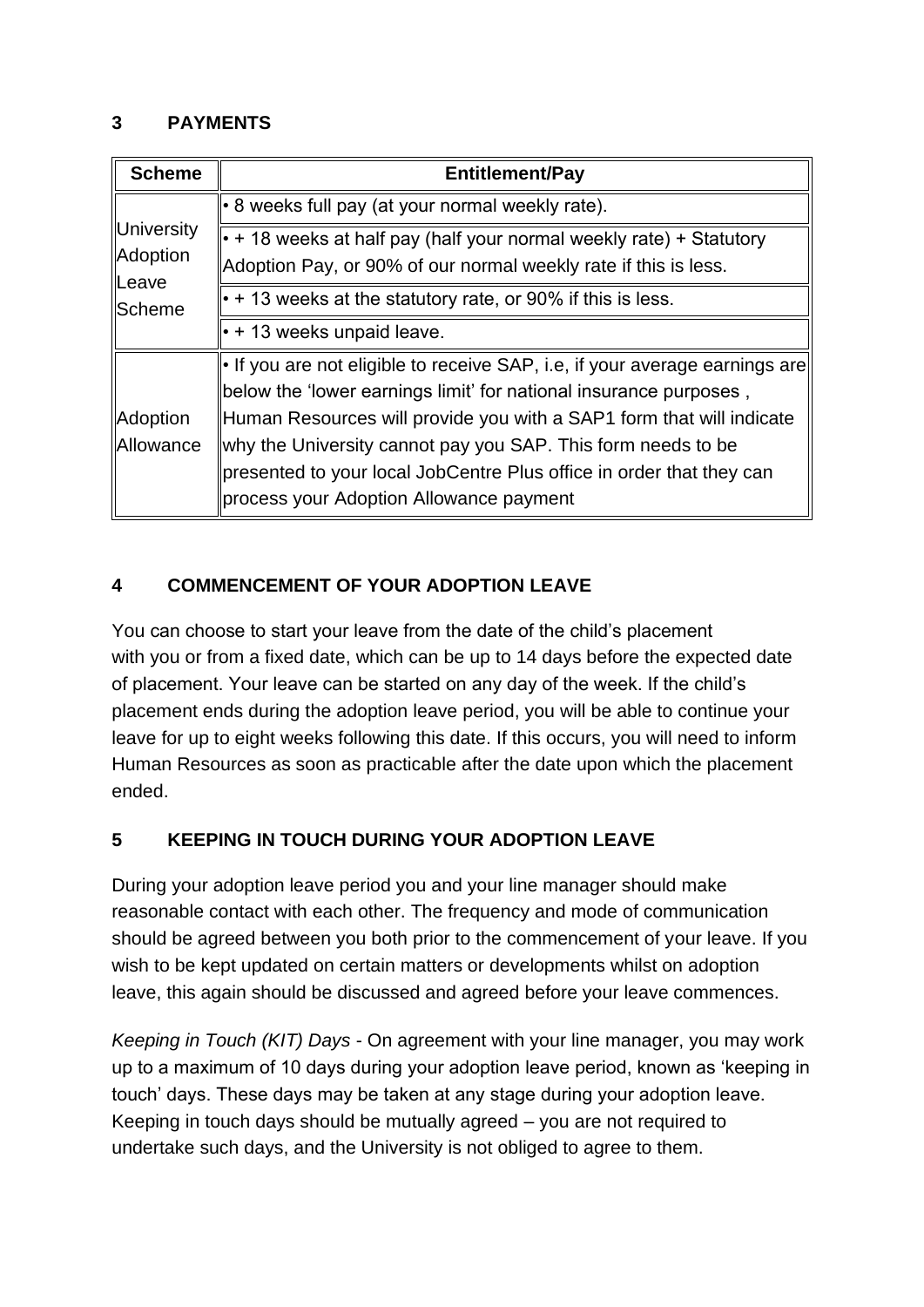Where KIT days are taken normal daily rates of pay will apply, this will not equal a day off in lieu. During the period of full pay no additional payment will be made except for SAP which will be an additional payment on top of your normal daily rate. Should you take one of these days on your period of half pay, SAP or No pay your payment will be 'topped up' to your normal daily rate and, when applicable, by SAP. Attendance for part of a day will count as one KIT day.

Should you wish to undertake a KIT day, you must agree the days / dates and type of work in writing with your Head of Department. Appropriate consultation will then take place between yourself and the Head of Department and your request will be responded to appropriately. Your Head of Department will then confirm the details with Human Resources to ensure details are processed in a timely manner.

The type of work undertaken should be agreed between you and your line manager. KIT days can include training courses, staff meetings, away days, performance & development reviews, etc. and should not be restricted to the performance of your normal duties. It is the responsibility of your line manager to monitor KIT days, and to record these with Human Resources within the month of you undertaking them.

## <span id="page-4-0"></span>**6 RETURNING TO WORK FOLLOWING ADOPTION LEAVE**

## *Change of return date (notice required) –*

If you intend to return to work before the end of your full adoption leave period (i.e. 52 weeks) you must give 8 weeks' written notice of the date on which you intend to return to your line manager (with a copy to Human Resources). If the required notice is not given, your line manager may postpone your return until the full 8 weeks' notice has been given.

## *Right to return to the same/similar role –*

You will generally return to the job in which you were employed prior to your adoption leave, on the terms and conditions that would have applied had you not been absent. Where you return from your period of adoption leave, you are entitled to return either to the same job, or if this is not reasonably practicable (for example due to a restructure), to an equivalent job which would be considered suitable alternative work, on terms and conditions no less favourable than would have applied if you had not been absent.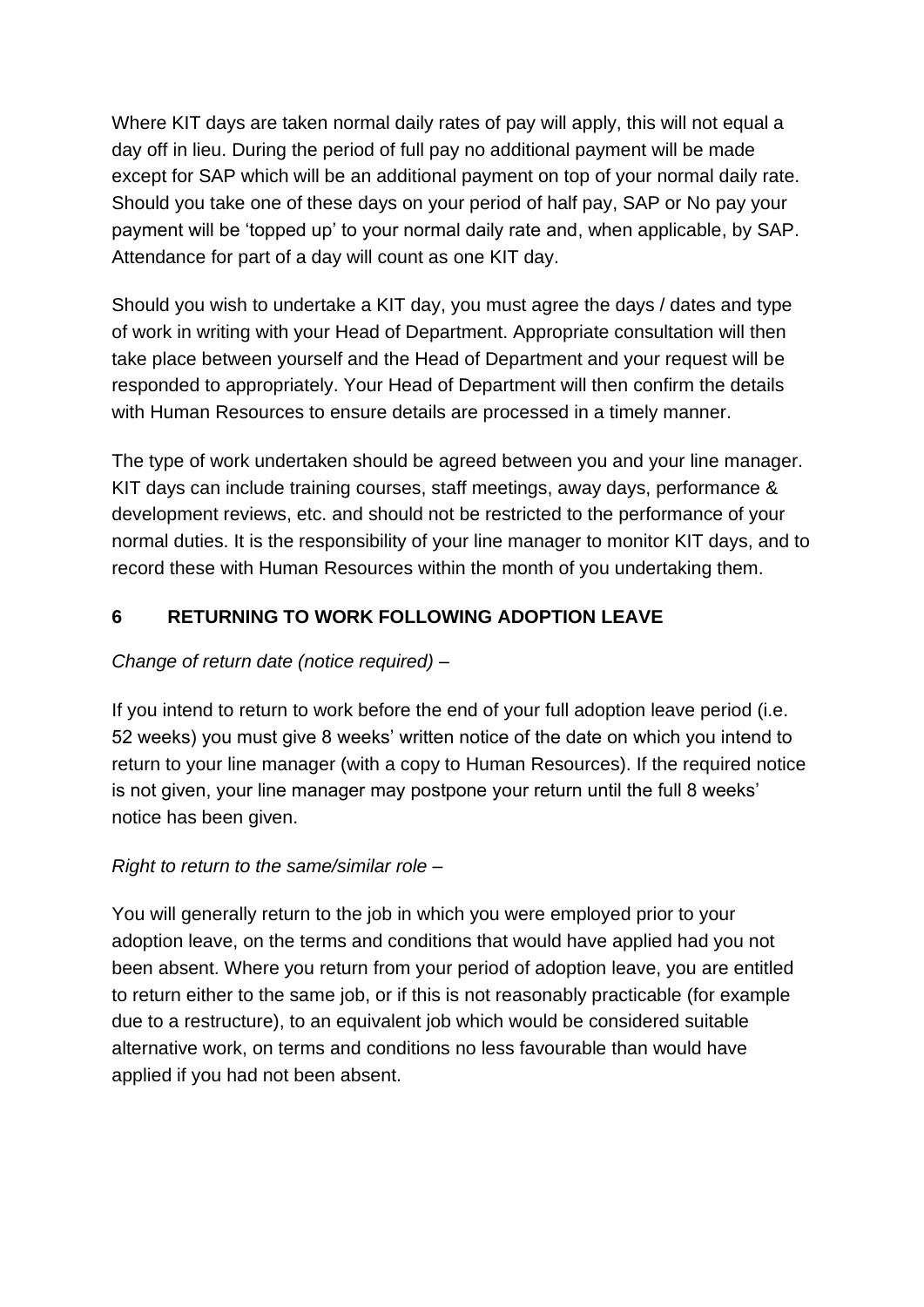## *Right to request flexible working –*

On returning from your period of adoption leave, you have the right to request a change to your working hours/pattern. Whilst there is no automatic right to have this request approved, all requests for part-time work or other flexible working arrangements will be considered in line with operational requirements and needs. If you would like this option to be considered, you should complete the Application to Work Flexibly form setting out your proposals as soon as possible in advance of your return date. The procedure for dealing with such requests is set out in the University's Flexible Working Policy.

## <span id="page-5-0"></span>**7 MEMBERS OF STAFF NOT RETURNING TO WORK**

If you decide to resign, you will need to give the required notice in line with your employment contract. If you have received University Adoption Pay (UAP) and do not return to work for a period of at least 3 months, we reserve the right to reclaim the non-statutory part of your UAP.

## <span id="page-5-1"></span>**8 STAFF ON FIXED-TERM CONTRACTS**

You should consult with your line manager at the earliest opportunity in the event your contact of employment is due to expire during your adoption leave.

If you are on a fixed term contract that comes to an end during / at the end of your adoption leave period and it has not been possible to identify a redeployment opportunity, you would not be expected to repay the non-statutory part of your UAP. However, if you are offered an extension of your current contract or a redeployment position at the University, but choose not to accept it, we reserve the right to reclaim the non-statutory part of your UAP if you reject or do not pursue these options.

Where no extension is possible and, if eligible, your adoption pay will continue for the full 39 weeks, however all other benefits associated with your employment will cease as of the end of contract date.

## <span id="page-5-3"></span><span id="page-5-2"></span>**9 RIGHTS & OBLIGATIONS**

## 9.1 PENSION RIGHTS

Pension rights and contributions shall be managed in accordance with the provisions of the relevant superannuation scheme, providing that these provisions do not conflict with any statutory requirements that may apply at the time.